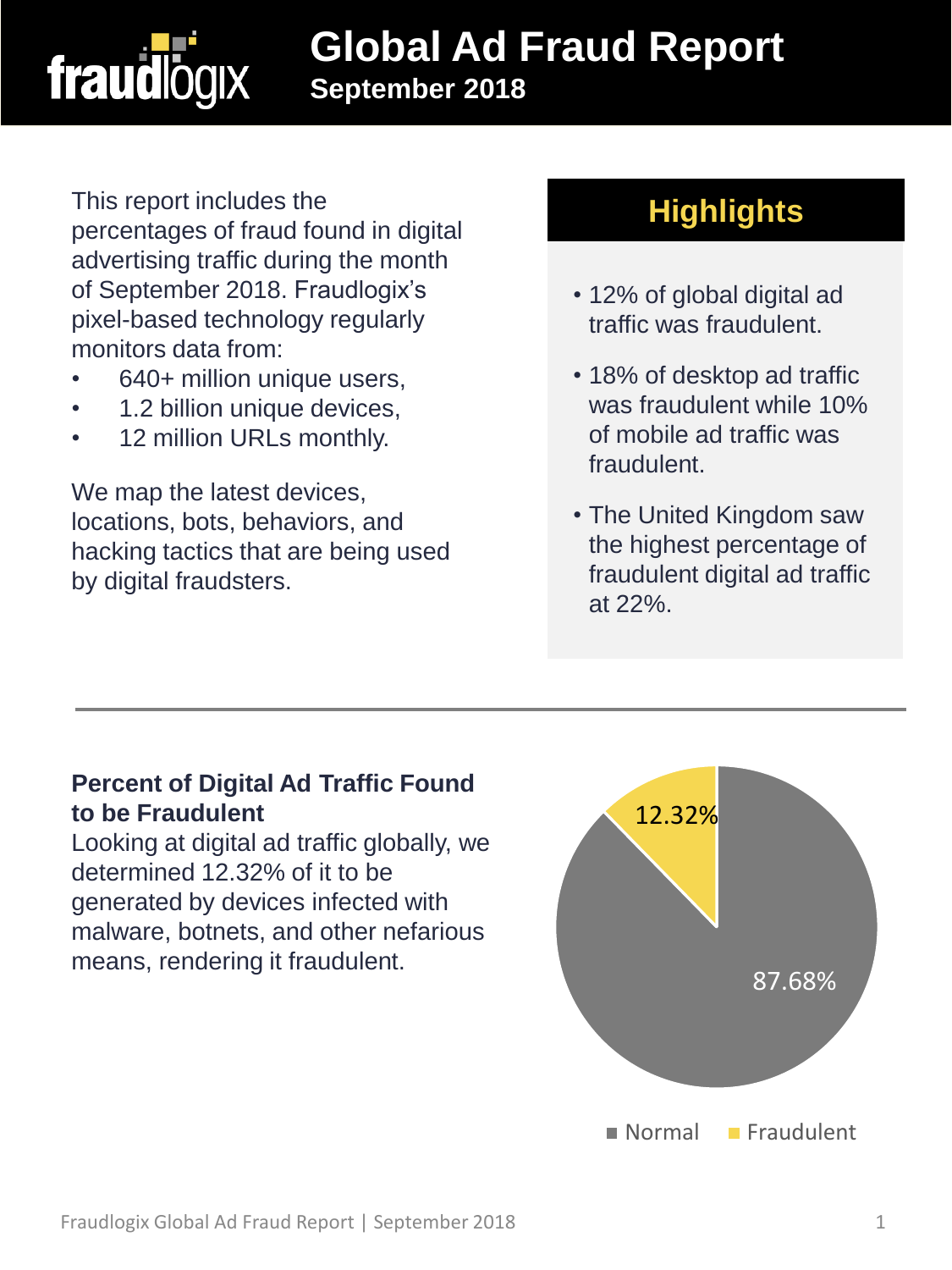

#### **Digital Ad Traffic Percentages By Device Type**

Looking at digital ad traffic globally, 58% was mobile, 37% desktop, and 5% was from tablets.



## **Percentage of Fraudulent Digital Ad Traffic By Device Type**

Looking at the data by device type, we found that 17.62% of desktop, 9.51% of mobile, and 5.56% of tablet digital ad traffic was fraudulent.

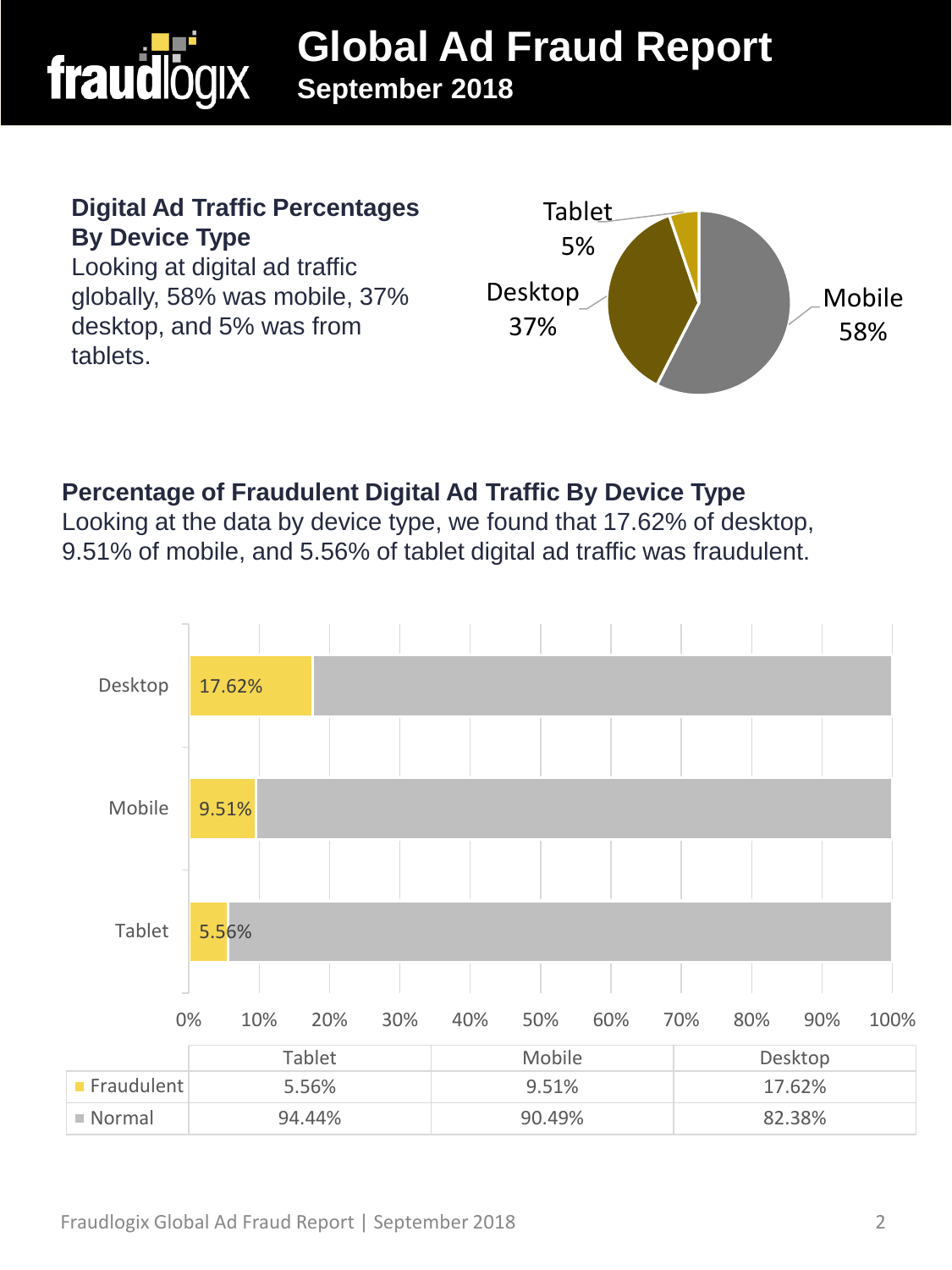

# **Global Ad Fraud Report September 2018**

### **Percentage of Fraudulent Digital Ad Traffic by Country**

Of the countries with the highest volume of traffic observed, the United Kingdom had the highest percentage of fraudulent digital ad traffic, followed by the United States.

#### **United Kingdom** 21.55% Fraudulent



**Brazil** 12.37% Fraudulent



**France** 10.55% Fraudulent



**Italy** 3.62% Fraudulent



**Spain** 14.52% Fraudulent



**Mexico** 11.90% Fraudulent



**Germany** 5.85% Fraudulent



11.99% Fraudulent



**Argentina**

**United States** 14.82% Fraudulent

**Canada** 8.10% Fraudulent